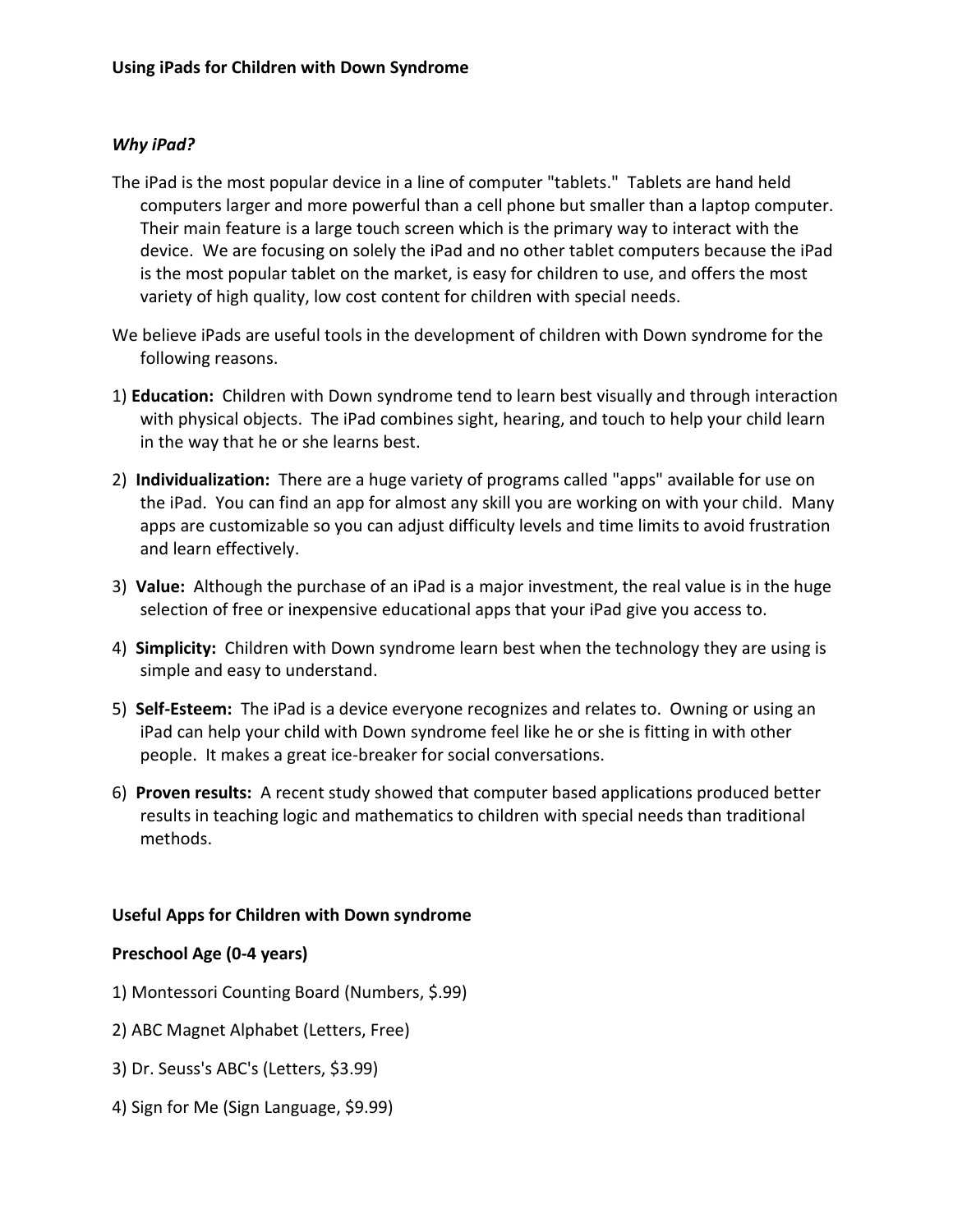- 5) Articulation Station (Speech, Free)
- 6) Special Words (Flash Cards, \$13.99)
- 7) See. Touch. Learn. (Flash Cards, Free)
- 8) Sight Words by Photo Touch (Flash Cards, Free)
- 9) ABC Flash Cards (Flash Cards, \$1.99)
- 10) Story Patch (Customized stories, \$2.99)
- 11) Goldilocks and the 3 Bears (Story, \$.99)
- 12) Injini Child Development Suite Lite (Fine motor language, Free)--update \$29.99
- 13) Preschool Adventure (Various, \$.99)
- 14) My First AAC (AAC, \$24.99)
- 15) Sonoflex Lite (AAC, Free)
- 16) Sounding Board (AAC, Free)

## **Ages 5+**

- 1) Dexteria (Fine Motor Skills, \$4.99)
- 2) Motion Math Hungry Fish (Math, Free)
- 3) eReadingtoGo! (Reading, Free)
- 4) Verbs with Milo (Language, \$2.99)
- 5) Jolly Holiday (Language, \$.99)
- 6) Talking Tom Cat 2 for iPad (Speech, Free)
- 7) WH Question Cards-Pro (Speech, \$11.99)
- 8) Articulation Station (Speech, Free)
- 9) Special Words (Flash Cards, \$13.99)
- 10) See. Touch. Learn. (Flash Cards, Free)
- 11) Sight Words by Photo Touch (Flash Cards, Free)
- 12) My First AAC (AAC, \$24.99)
- 13) Write My Name (Writing, \$3.99)
- 14) Calm Counter (Behavior, \$2.99)
- 15) Everyday Social Skills HD (Behavior, \$1.99)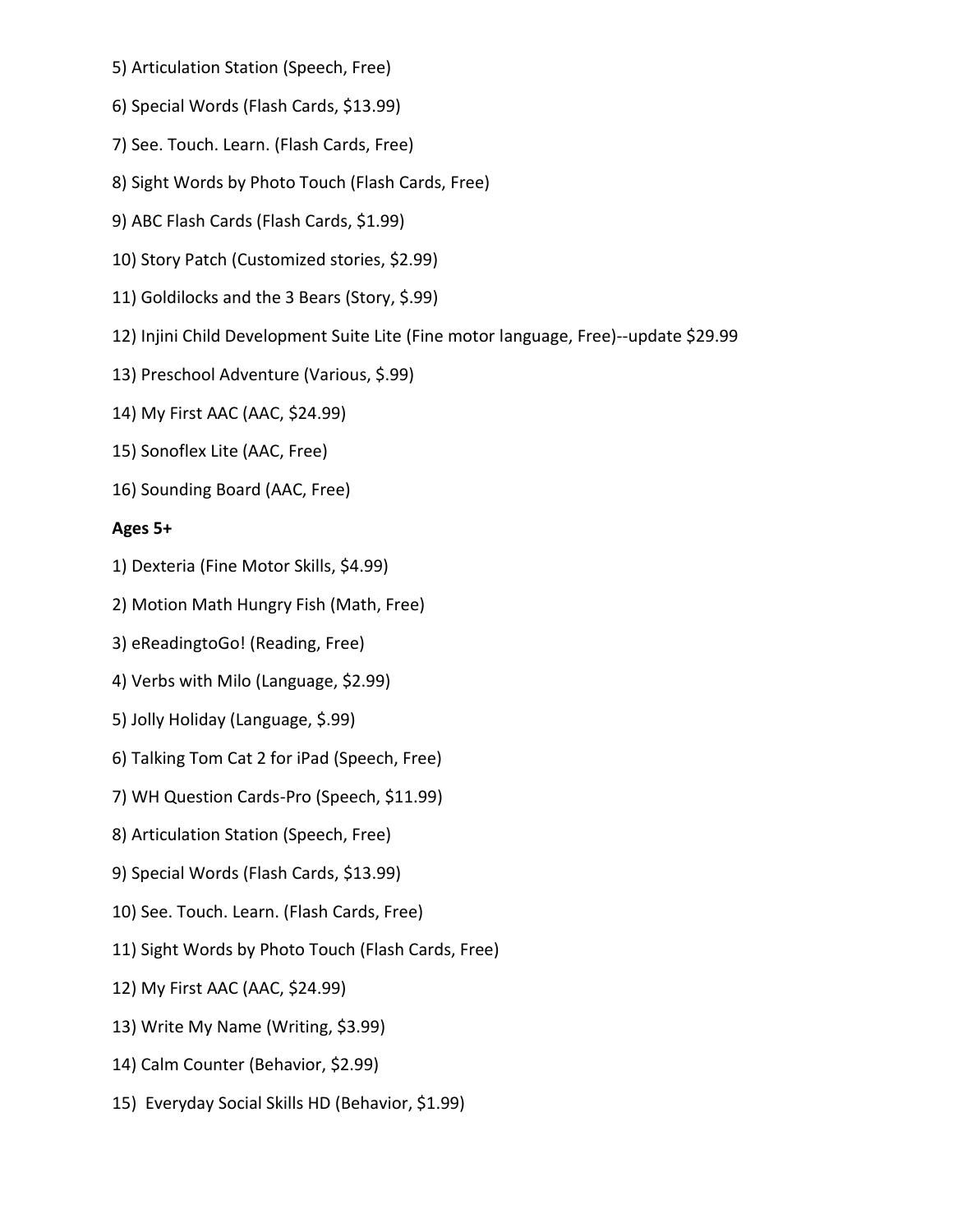## 16) Eye Contact-Toybox (Behavior, \$2.99)

These apps were current as of January, 2013

## **What to look for in a good app for children with Down syndrome...**

LARGE Game Buttons Fun to Play! Appropriate Reading Level Simple Menus Limited Chances for Failure Appropriate developmental and maturity level Rewards correct answers only No usernames or passwords needed (unless you want to restrict content) Fast Loading times

#### **Every child is different!**

Experiment with different apps and see what he or she likes.

#### **Websites to find more great apps**

www.bridgingapps.org

www. momswithapps.com/apps-for-special-needs

www.iear.org

The iPad is not a substitute for human interaction. It should be used as a tool to help parents and educators interact with children. Babies can lose their ability to discern emotional cues if they focus too much on objects instead of faces. The emotional and social development of children with Down syndrome is very important and there is simply no substitute for interacting with humans to develop these skills. The American Academy of Pediatrics recommends limiting screen time screen time (iPads, TV, movie, video games) for all children to 1-2 hours a day.